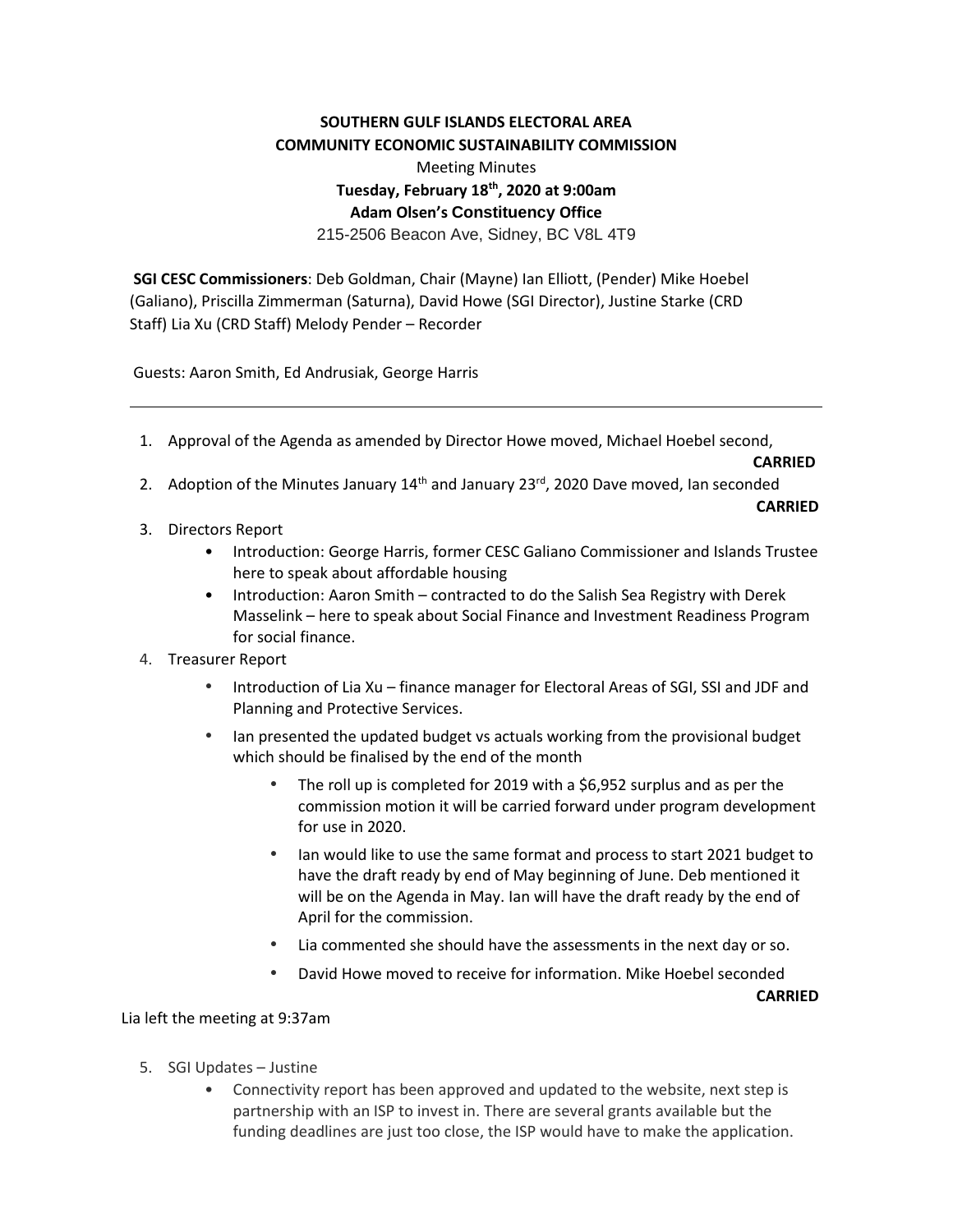Justine has met with Shaw and will meet with Telus, Beacon Wireless and Islandnet etc. She will also speak with Connected Coast.

- Dave discussed the rural vs urban designation that requires a legislature change by the Province. It requires more advocacy and community support.
- **Action:** George and Michael will work on a press release on behalf of the community members.
- Transportation: motion being presented to the EA and board by Director Holman and Director Howe. Andrea Mills has gathered the information for the Community Bus Assessments for the islands and is working on the final report. They still need to build a sustainable business case on a privately or publicly funded transportation system.
- Deb feels there are a lot separate pieces and she recommends a meeting with island stakeholders, ie: SGITPS, CESC, CRC, FN, rep from SGI Harbours Commission and island representatives to avoid duplication. Suggested date Tuesday, March 31st.
- **Action**: Ed and Justine will talk and bring back information at the next meeting.
- Affordable housing Justine is working on a report of SGI needs assessment and the possible ways the CRD can support it.
- George questioned the CRD role in the SGI affordable housing situation. It was mentioned SGI's don't qualify under the current criteria which is based on First Nations, Violence and Homelessness. Housing First Fund – no money for the SGI's based on the 70 home housing project vs a 3 home project on the SGI's.
- Ian, Justine and Everest Macdonald will have an initial conversation and review her housing projects.
- Mike gave a background on tourism impacts on the different islands and the different discussions going on. Mike would like to see the CESC take on a convening role/facilitating role to engage the community on their view of tourism impacts on their islands. SGITPS has a survey asking for feedback currently on Pender. Is there a role to facilitate community consultation on this topic?
- Aaron asked if there has been a report done on the value of a visitor and the economic impact. The role of the CESC could be to share the value proposition of the visitor. Ian suggested a round table discussion with SGI CESC and SSI CEDC discussing what the role should be of either of the Economic commissions. Ed feels the CESC should be leading this based on the economic mandate of the commission and to fill this gap. Aaron talked about shifting the narrative showing the positive economic impact.
- 6. Rural Islands Economic Partnership update Mike Hoebel
	- Economic Forum that brought together 16 rural islands at Poets Cove. As a follow up to the Forum a new organization was formed, the Rural Islands Economic Partnership Society rural islands economic resilience fund. There is a zoom meeting to give an update on all that is happening on Thursday morning. Advocate/facilitator/providing platform for economic development for the rural islands. RIEP has applied for the IRP for \$60,000, the second grant it to build the strategic and business plan and the next economic forum in 2021.
- 7. Social Finance Investment Readiness Program David Howe
	- Aaron shared the background of the IRP and his role. You need to sell them on the concept and the expertise to deliver.